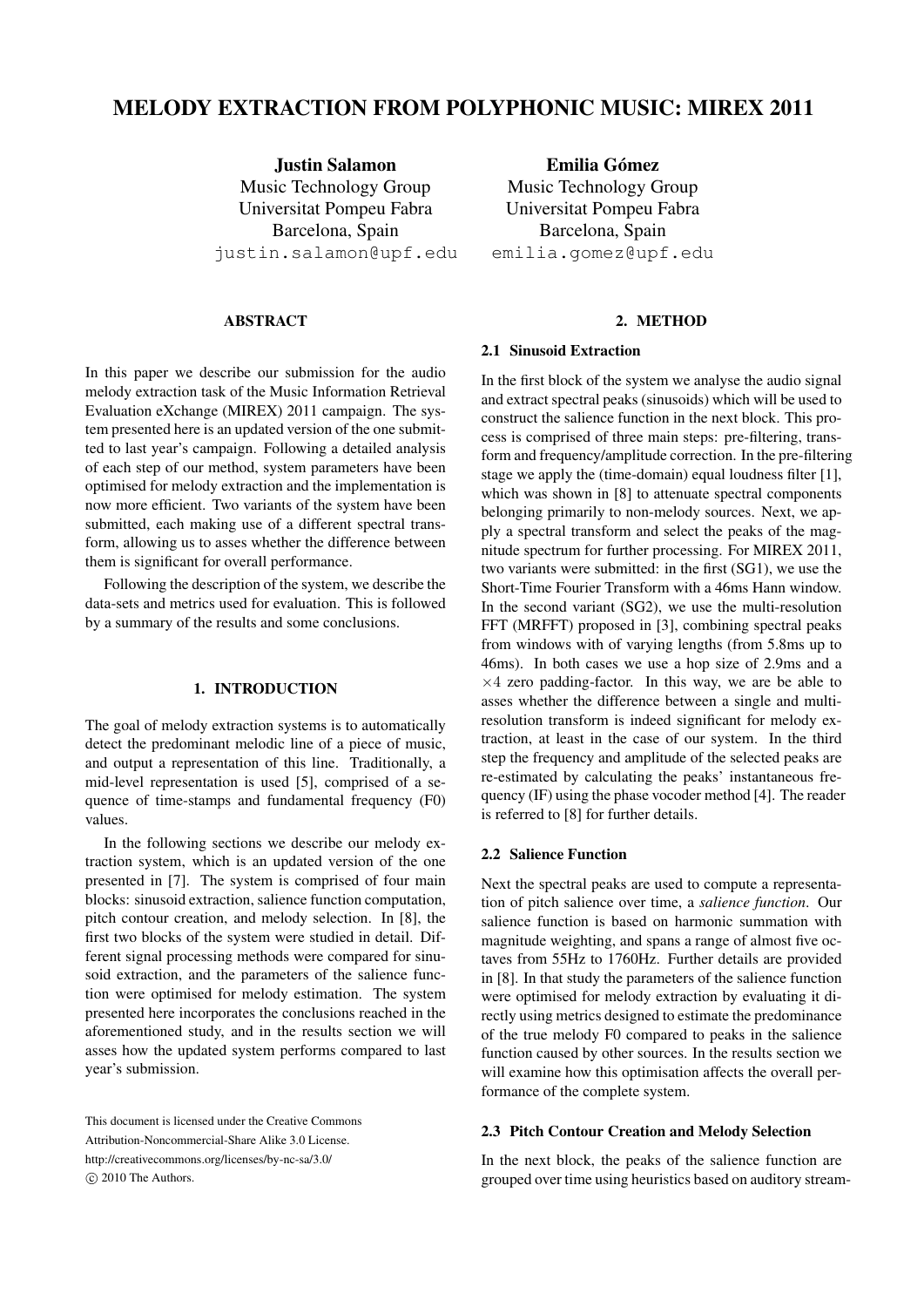ing cues [2]. This results in a set of pitch contours, out of which the contours belonging to the melody need to be selected. The contours are automatically analysed and a set of contour characteristics is computed. In the final block of the system, the contour characteristics and their distirbutions are used to filter out non-melody contours. First we remove contours whose features suggest that there is no melody present in this segment of the piece (voicing detection). The remaining contours are used to iteratively calculate an overall melody pitch trajectory, which is used to minimise octave errors and remove pitch outliers. Finally, contour salience features are used to select the melody F0 at each frame from the remaining contours.

#### 3. EVALUATION METHODOLOGY

#### 3.1 Evaluation Collections

Four music data-sets are used for the evaluation, as detailed in Table 1. Note that the excerpts in the MIREX09 data-set were used to create three test collections each using a different signal-to-accompaniment ratio {-5dB, 0dB, +5dB}, resulting in a total of 6 test collections.

| <b>Collection</b>   | <b>Description</b>                         |  |  |  |  |  |
|---------------------|--------------------------------------------|--|--|--|--|--|
| ADC2004             | 20 excerpts of roughly 20s in the genres   |  |  |  |  |  |
|                     | of pop, jazz and opera.                    |  |  |  |  |  |
| MIREX <sub>05</sub> | 25 phrase excerpts of a 10-40s duration in |  |  |  |  |  |
|                     | the genres of Rock, R&B, Pop, Jazz and     |  |  |  |  |  |
|                     | Solo classical piano.                      |  |  |  |  |  |
| MIREX08             | Four 1 minute long excerpts from north     |  |  |  |  |  |
|                     | Indian classical vocal performances.       |  |  |  |  |  |
| MIREX09             | 374 karaoke recordings of Chinese songs.   |  |  |  |  |  |
|                     | Each recording is mixed at three different |  |  |  |  |  |
|                     | levels of Signal-to-Accompaniment Ratio    |  |  |  |  |  |
|                     | $\{-5dB, OdB, +5dB\}$ for a total of 1,122 |  |  |  |  |  |
|                     | audio clips in three collections: MIREX09  |  |  |  |  |  |
|                     | -5dB, MIREX09 0dB and MIREX09 +5dB.        |  |  |  |  |  |

Table 1. Evaluation collections for MIREX 2011.

# 3.2 Evaluation Metrics

The algorithms are evaluated in terms of voicing recall, voicing false alarm, raw pitch, raw chroma, and overall accuracy which combines both pitch and voicing performance. Further details on the evaluation metrics can be found in [6]. The algorithms are allowed to return negative pitch values for frames which they determine as nonvoiced, which allows us to independently evaluate pitch (and chroma) estimation performance and voicing detection performance.

# 4. RESULTS AND COMMENTS

In Table 2 we present the overall accuracy results for all participating algorithms (our submissions are SG1 and SG2). The best score achieved for each test-set is highlighted in bold. In addition to the per test-set results the table

provides the mean overall accuracy averaged over the six test-sets. We compute both the unweighted mean and a weighted mean where the overall accuracy obtained for each test-set is weighted by its total playtime.

We see that both variants of our algorithm achieve the highest overall accuracy in four of the six test-sets. Consequently, our method also achieves the highest mean overall accuracy for both unweighted and weighted cases.

It is also interesting to observe that the unweighted and weighted means are practically the same for our method, indicating relatively consistent performance across all datasets. The only exception to this is the MIREX 2005 dataset, where the performance of our method is relatively low  $1$ . The cause for this is most likely the higher proportion of instrumental excerpts (i.e. the melody is played by an instrument rather than sung) for which our method does not perform as well.

Next, we see that there is no significant difference in performance between our two submissions (SG1 and SG2). This reinforces the conclusions reached in [8], in which it was shown that for data-sets containing a varied selection of excerpts from different genres, the difference between a single resolution transform (STFT) and a multiresolution one (in our case the MRFFT [3]) is not significant for melody extraction.

Finally we compare our results with those obtained by our algorithm in last year's MIREX evaluation, provided in Table 3. We see that for all data-sets there is a significant improvement in the overall accuracy. This confirms that the parameter optimisation carried out in [8] indeed results in a significant improvement in the overall performance of our method  $2$ .

## 5. ACKNOWLEDGEMENTS

We would like to thank the IMIRSEL team at the University of Illinois at Urbana-Champaign for running MIREX. The research is funded by the Programa de Formación del Profesorado Universitario (FPU) of the Ministerio de Educación de España, COFLA (P09-TIC-4840-JA) and DRIMS (TIN2009-14247-C02-01-MICINN).

## 6. REFERENCES

- [1] Equal loudness filter, July 2011.
- [2] A. Bregman. *Auditory scene analysis*. MIT Press, Cambridge, Massachussetts, 1990.
- [3] K. Dressler. Sinusoidal Extraction using an Efficient Implementation of a Multi-resolution FFT. In *Proc. of the Int. Conf. on Digital Audio Effects (DAFx-06)*, pages 247–252, Montreal, Quebec, Canada, Sept. 2006.

 $1$  The performance for the MIREX09 (-5dB) test-set is expected to be lower than the rest due to the signal to accompaniment mixing ratio.

<sup>2</sup> The parameter optimisation in [8] was done using a different data-set from the ones used for evaluation in MIREX, meaning the results are not affected by parameter overfitting.